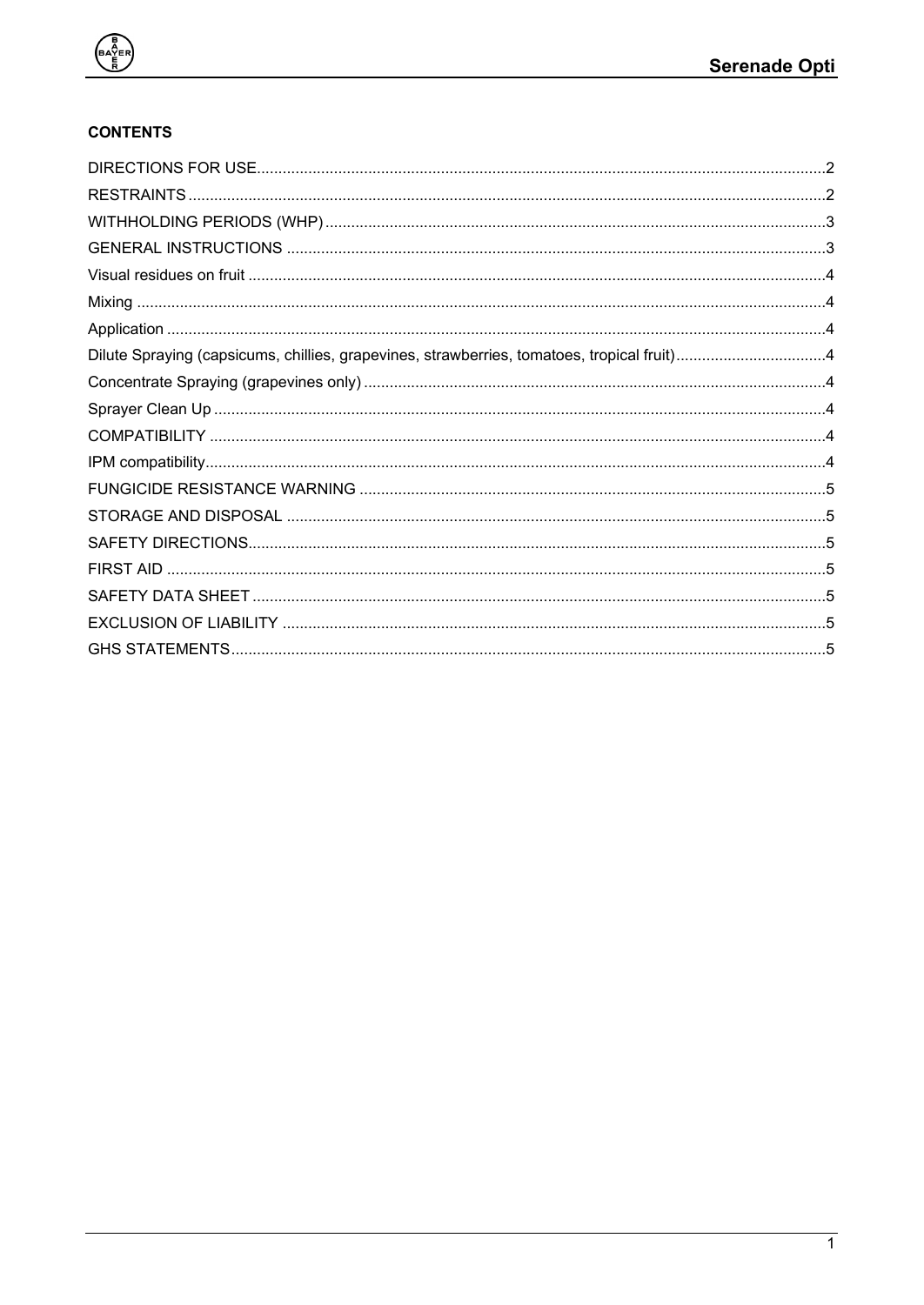# **READ SAFETY DIRECTIONS BEFORE OPENING OR USING**

# $\overline{\textbf{Serende}}^{\textcircled{\tiny{\textregistered}}}$

# **BIOFUNGICIDE**

# **ACTIVE CONSTITUENT: Not less than 1.3 x 10<sup>10</sup> CFU/g** *Bacillus amyloliquefaciens strain* **QST 713 (formerly known as** *Bacillus subtilis strain* **QST 713)**

**GROUP BM02 FUNGICIDE**

**For the control or suppression of various diseases as specified in the DIRECTIONS FOR USE table**

# <span id="page-1-0"></span>**DIRECTIONS FOR USE**

#### <span id="page-1-1"></span>**RESTRAINTS**

**DO NOT** apply with aircraft.

**DO NOT** apply when wind speed is less than 3 or more than 20 kilometres per hour as measured at the application site.

Users of this product **MUST make an accurate written record** of the details of each spray application within 24 hours following application and **KEEP** this record for a minimum of 2 years. The spray application details that must be recorded are: **1**.date with start and finish times of application; **2**.location address and paddock/s sprayed; **3**.full name of this product; **4**.amount of product used per hectare and number of hectares applied to; **5**.crop/situation and weed/pest; **6**.wind speed and direction during application; **7**.air temperature and relative humidity during application; **8**.nozzle brand, type, spray angle, nozzle capacity and spray system pressure measured during application; **9**.name and address of person applying this product. (Additional record details may be required by the State or Territory where this product is used.)

| <b>CROP</b>                                                            | <b>DISEASE/PEST</b>                      | <b>RATE</b>          | <b>CRITICAL COMMENTS</b>                                                                                                                                                                                                                                                   |
|------------------------------------------------------------------------|------------------------------------------|----------------------|----------------------------------------------------------------------------------------------------------------------------------------------------------------------------------------------------------------------------------------------------------------------------|
| Grapevines                                                             | Botrytis bunch rot<br>(Botrytis cinerea) | 250 g/100 L<br>water | As part of a preventative spray program, applications may<br>be made at, but not limited to, flowering, pre bunch closure,<br>veraison through to harvest.                                                                                                                 |
|                                                                        |                                          |                      | Serenade Opti should not be applied to an existing disease<br>infection.                                                                                                                                                                                                   |
|                                                                        |                                          |                      | Ensure thorough coverage of all foliage and fruit. For dilute<br>spraying, spray to point of runoff.                                                                                                                                                                       |
|                                                                        |                                          |                      | For concentrate spraying, do not use at rates greater than 2<br>times the dilute spraying rate (i.e. at a concentration factor<br>greater than 2X) - refer "Application" section in GENERAL<br>INSTRUCTIONS.                                                               |
| <b>Strawberries</b><br>(field and<br>protected<br>cropping<br>systems) | <b>Botrytis</b><br>(Botrytis cinerea)    | $1.5$ kg/ha          | Reduce background levels of disease by removal of plant<br>debris and rotted fruit. Serenade Opti provides more<br>effective disease prevention than curative control.                                                                                                     |
|                                                                        |                                          |                      | Apply every 5 to 10 days commencing at early flowering<br>stage. If conditions favour botrytis development, apply<br>Serenade Opti every 5 days. As part of a preventative<br>botrytis program rotate applications of Serenade Opti with<br>other registered botryticides. |
|                                                                        |                                          |                      | Spray to point of runoff, ensuring thorough coverage of all<br>foliage and fruit.                                                                                                                                                                                          |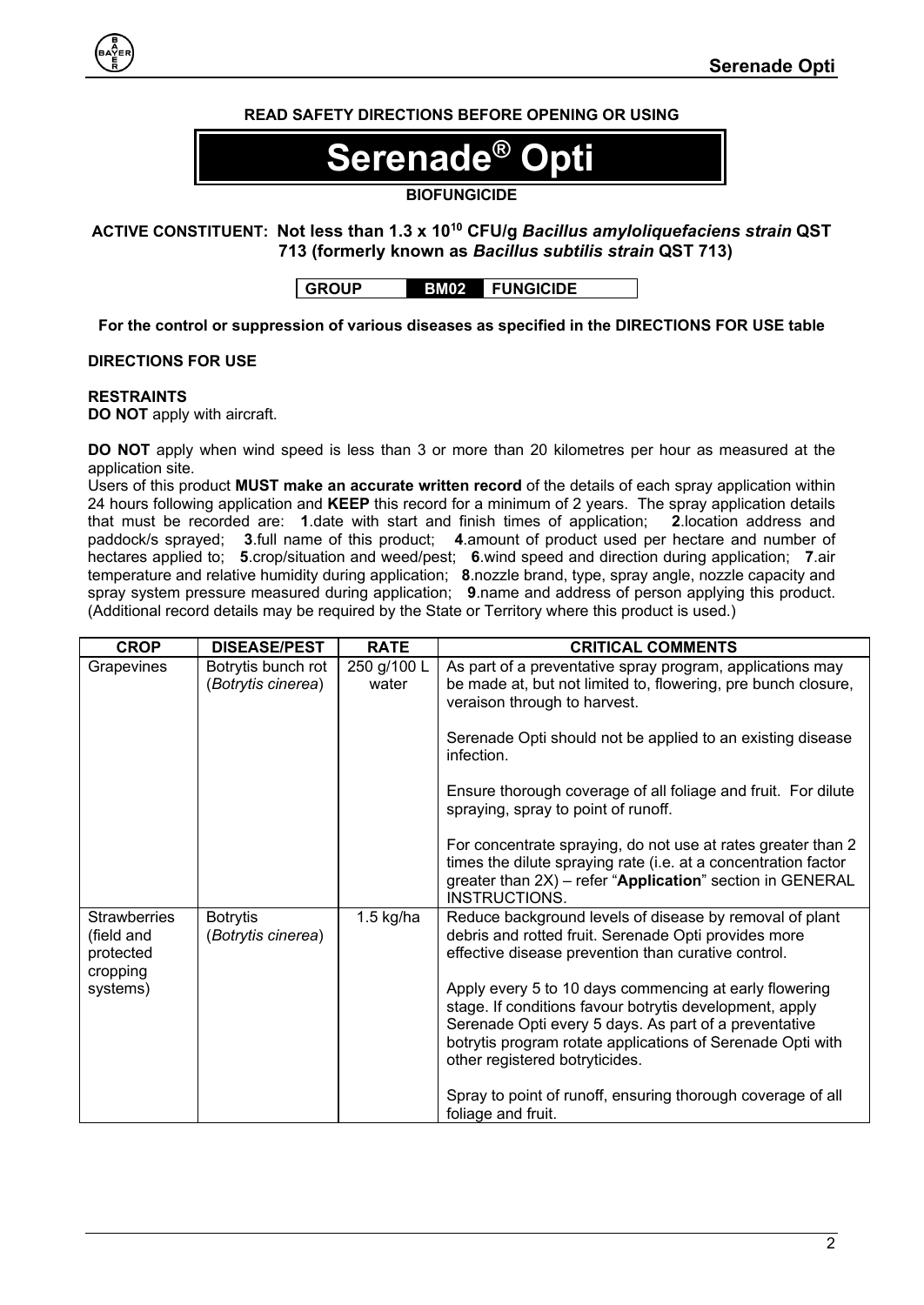

| <b>CROP</b>                                                                            | <b>DISEASE/PEST</b>                                                              | <b>RATE</b>                                                 | <b>CRITICAL COMMENTS</b>                                                                                                                                                                                                                                                                                                                                                                                                                 |
|----------------------------------------------------------------------------------------|----------------------------------------------------------------------------------|-------------------------------------------------------------|------------------------------------------------------------------------------------------------------------------------------------------------------------------------------------------------------------------------------------------------------------------------------------------------------------------------------------------------------------------------------------------------------------------------------------------|
| Tomatoes,<br>capsicums,<br>chillies<br>(field and<br>protected<br>cropping<br>systems) | <b>Bacterial spot</b><br>(Xanthomonas<br>spp.)<br>(suppression<br>only)          | 150 to 200<br>g/100 L<br>water<br>or<br>1.5 to 2.0<br>kg/ha | Begin applications soon after emergence or transplant as<br>part of a preventative bacterial spot spray program. Rotate<br>applications of Serenade Opti with other registered<br>bactericides and repeat every 3 to 7 days. These<br>applications will help reduce the spread of bacterial spot,<br>but will not control existing infections. Serenade Opti should<br>be applied preventatively before disease symptoms are<br>visible. |
|                                                                                        |                                                                                  |                                                             | Use the shortest interval and highest rate when conditions<br>are very favourable for infection i.e. during wet weather,<br>high inoculum levels and/or physical damage e.g. through<br>pruning or harvesting.                                                                                                                                                                                                                           |
|                                                                                        |                                                                                  |                                                             | Use the lowest rate when used in rotation with protectant<br>fungicides e.g. copper based fungicides. Continue<br>applications at 3 - 7 days following a protectant fungicide if<br>conditions are conducive to disease development.                                                                                                                                                                                                     |
|                                                                                        |                                                                                  |                                                             | Apply as a high volume spray at a water volume appropriate<br>to the crop stage to ensure good coverage of all foliage,<br>flowers and fruit. Concentrate spraying is not<br>recommended.                                                                                                                                                                                                                                                |
| Avocado and<br>other tropical<br>fruit crops<br>(excluding                             | Anthracnose<br>(Colletotrichum<br>spp.)<br>Stem end rot<br>(Suppression<br>only) | 150 to 200<br>g/100 L<br>water                              | Begin applications as soon as crop development has<br>reached susceptible stages for anthracnose infections to<br>occur.                                                                                                                                                                                                                                                                                                                 |
| banana)<br>Mango                                                                       |                                                                                  | 200 g/100 L                                                 | Serenade Opti should be applied preventatively before<br>disease symptoms are visible.                                                                                                                                                                                                                                                                                                                                                   |
|                                                                                        |                                                                                  | water                                                       | Rotate applications of Serenade Opti with other registered<br>fungicides and repeat every 7 to 21 days. In mangoes<br>repeat applications using shorter spray intervals will provide<br>greater disease suppression.                                                                                                                                                                                                                     |
|                                                                                        |                                                                                  |                                                             | In avocado and other tropical fruit crops use the shortest<br>interval and highest rate when conditions are very<br>favourable for infection i.e. during wet weather and/or<br>presence of high inoculum levels.                                                                                                                                                                                                                         |
|                                                                                        | ANIV DUDDOCE                                                                     |                                                             | Apply as a high volume dilute foliar spray at a water volume<br>appropriate to the crop canopy up to a maximum of 1,800<br>L/ha to ensure good coverage of all foliage, flowers and<br>fruit. Concentrate spraying is not recommended.<br>CONTRADY TO THIS I                                                                                                                                                                             |

**NOT MANNER, CONTRARY TO TH AUTHORISED UNDER APPROPRIATE LEGISLATION**

# <span id="page-2-0"></span>**WITHHOLDING PERIODS (WHP)**

#### **Capsicums, chillies, grapevines, strawberries, tomatoes, tropical fruit: NOT REQUIRED WHEN USED AS DIRECTED**

## <span id="page-2-1"></span>**GENERAL INSTRUCTIONS**

Serenade Opti has been developed from a naturally occurring strain of *Bacillus amyloliquefaciens* (also known as *Bacillus subtilis*). It is a broad spectrum preventative fungicide recommended for the control or suppression of a number of diseases as described on the label. Serenade Opti acts as a fungicide by preventing spore germination, germ tube elongation and germ tube penetration and as a bactericide by direct contact activity of biological chemistry and through activation of plant resistance. Serenade Opti can be integrated into an overall disease management strategy wherever fungicide/bactericide use is necessary in an IPM programme and is also an important tool in resistance management strategies. Serenade Opti should be applied prior to disease development, and should be part of a comprehensive disease management program.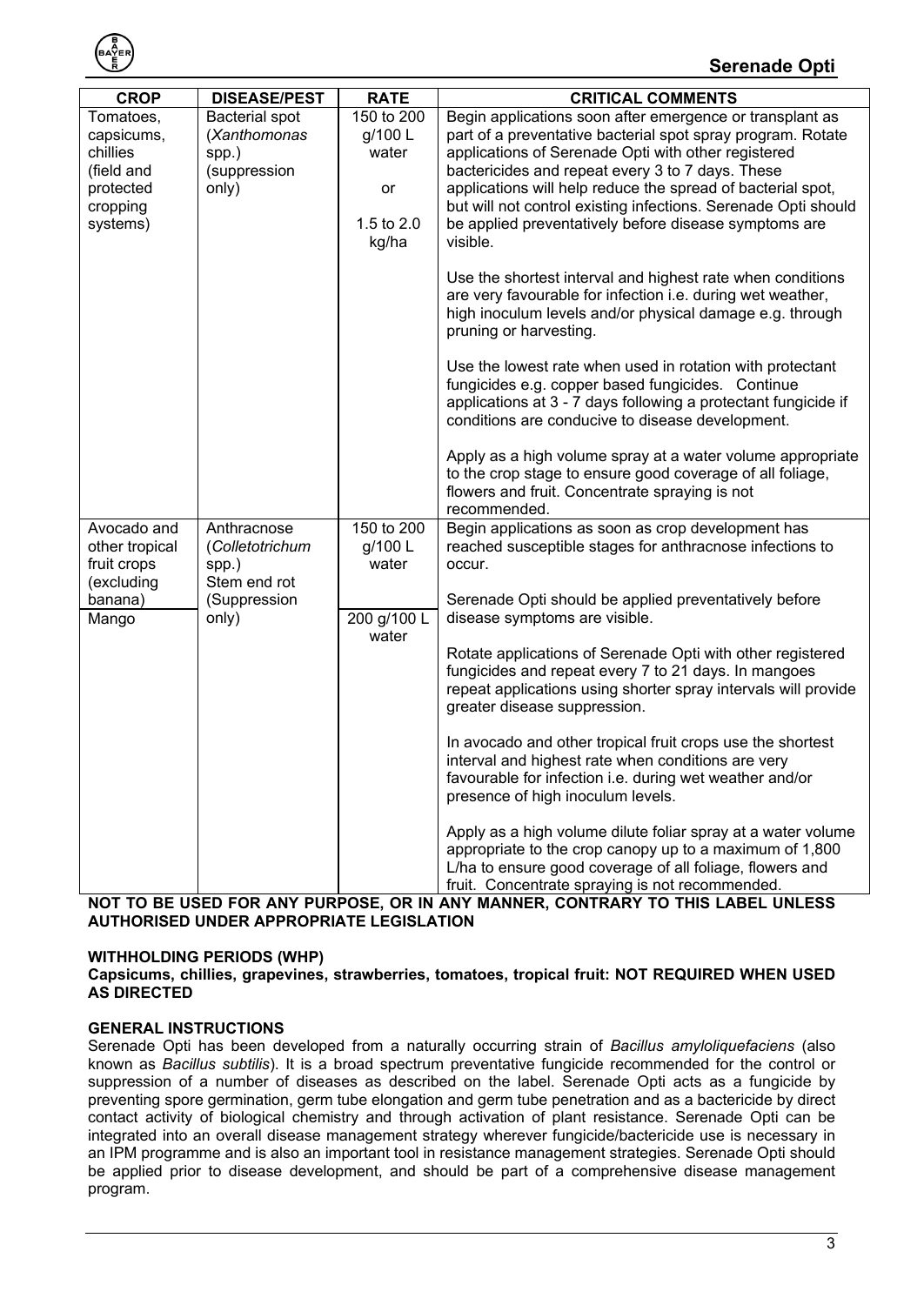

## <span id="page-3-0"></span>**Visual residues on fruit**

Visual residues may be left on fruit from application of this product.

## <span id="page-3-1"></span>**Mixing**

Partially fill the spray tank with clean water and start agitation. Add the specified amount of Serenade Opti for the area to be treated to the spray tank. Complete filling the tank to the required volume for the area to be treated. Maintain agitation until spraying is complete. Do NOT allow the spray mixture to stand overnight or for any prolonged periods. Spray pH must be not less than pH 4.5 and not greater than pH 8.5.

# <span id="page-3-2"></span>**Application**

Application should be by ground spray equipment only. Thorough coverage of the target area is essential. Apply in sufficient water, and using suitable application parameters (nozzles, pressure, boom height, speed, swath width, etc.) to ensure thorough and even coverage of leaves and fruit. Adjust water volumes according to the crop growth stage.

#### <span id="page-3-3"></span>**Dilute Spraying (capsicums, chillies, grapevines, strawberries, tomatoes, tropical fruit)**

- Use a sprayer designed to apply high spray volumes, up to the point of run-off and matched to the crop being sprayed.
- Set up and operate the sprayer to achieve even coverage throughout the crop canopy, including fruit. Apply sufficient water to cover the crop to the point of run-off. Avoid excessive run-off.
- The required spray volume may be determined by applying different test volumes, using different settings on the sprayer, or from industry guidelines or expert advice.
- Add the amount of product specified in the Direction for Use table for each 100 L of water. Spray to the point of run-off.
- The required dilute spray volume will change and the sprayer set up and operation may also need to be changed, as the crop grows.

#### <span id="page-3-4"></span>**Concentrate Spraying (grapevines only)**

- Use a sprayer designed and set up for concentrate spraying (that is a sprayer which applies spray volumes less than those required to reach the point of run-off) and matched to the crop being sprayed.
- Set up and operate the sprayer to achieve even coverage throughout the crop canopy using your chosen spray volume.
- Determine an appropriate dilute spray volume (See *Dilute Spraying* above) for the crop canopy. This is needed to calculate the concentrate mixing rate.
- The mixing rate for concentrate spraying can then be calculated in the following way:

# **EXAMPLE ONLY**

- 1. Dilute spray volume as determined above: For example 1500 L/ha
- 2. Your chosen concentrate spray volume: For example 750 L/ha
- 3. The concentration factor in this example is  $2 \times (i.e. 1500 \text{ L} \div 750 \text{ L} = 2)$
- 4. If the dilute label rate is 250 g/100 L, then the concentrate rate becomes 2 x 250, that is 500 g/100 L of concentrate spray.
- The chosen spray volume, amount of product per 100 L of water, and the sprayer set up and operation may need to be changed as the crop grows.
- Do not use at a concentration factor greater than 2X (e.g. at a rate higher than 500 g/100 L where a dilute spraying rate of 250 g/100 L is specified).
- For further information on concentrate spraying, users are advised to consult relevant industry guidelines, undertake appropriate competency training and follow industry best practice.

#### <span id="page-3-5"></span>**Sprayer Clean Up**

If clean-up of spray equipment is required, rinse equipment twice with clean water after use.

#### <span id="page-3-6"></span>**COMPATIBILITY**

For the latest compatibility recommendations contact the Bayer Crop Science Technical Information Service 1800 804 479 or your local Bayer Crop Science representative.

#### <span id="page-3-7"></span>**IPM compatibility**

Serenade Opti is compatible with integrated pest management (IPM) production systems.